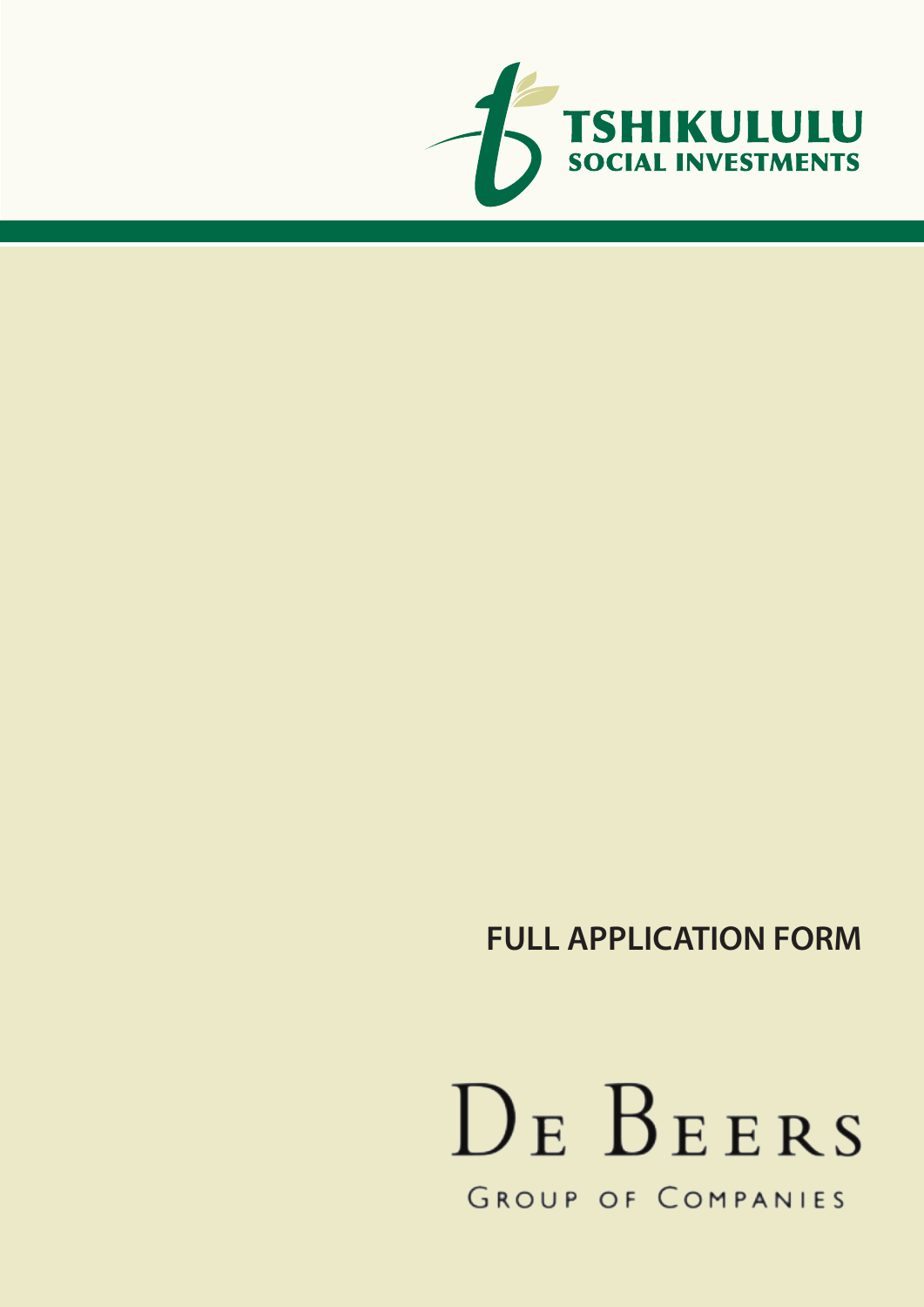### **Welcome to the Full Application Form for the De Beers Fund and Trust.**

#### **Only organisations whose projects are in the De Beers operational areas may apply.**

The De Beers Fund and Trust are registered trusts established for receiving corporate social investments from De Beers Consolidated Mines in South Africa. The De Beers Fund and Trust, collectively referred to as the De Beers Fund, are administered by Tshikululu Social Investments NPC (Tshikululu). Please note that Tshikululu holds the Directors or Trustees or Members of the applying organisation responsible for the preparation of this application and the integrity of the documents submitted with it..

The De Beers Fund is required by the BEE Codes of Good Practice No. 29617 of 2007, statement 700, section 3 (3.2) (3.2.2) and (3.2.3) to provide the ethnic and gender breakdown of all the beneficiaries of its social investment. Please note that information collated through the application process regarding ethnic and gender demographics are for the De Beers Fund's reporting purposes only and will not affect the success or otherwise of this application.

All sections of the application form need to be completed in order for your application to be considered.

Send this completed form together with all the required attachments to the email address below. Should you have any queries, please contact 011 544 0300.

### **By email: DeBeersFund@tshikululu.org.za**

### **Terms and Conditions**

In order to proceed please read: **Tshikululu's Terms and Conditions**, the **Fund and Trust's strategy: De Beers Fund**, and the **Application Guide**.

1. I accept Tshikululu's Terms and Conditions.

| accept |  | I do not accept |
|--------|--|-----------------|
|--------|--|-----------------|

2. I have read and understand the Fund's strategy.

|--|--|

| accept|| || || || do not accept

3. I have read and understand the Application Guide.



| accept| | | | | | | do not accept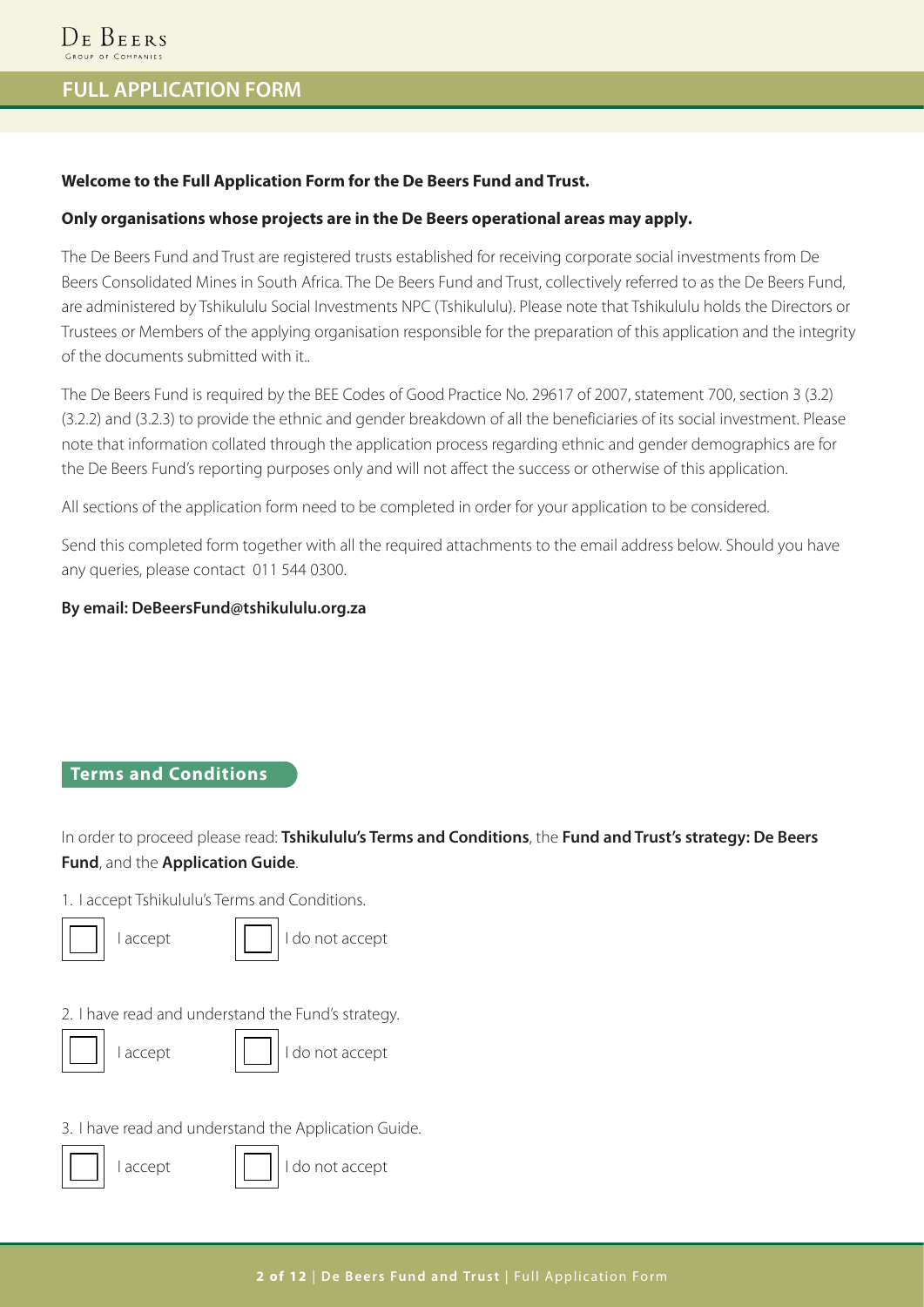### **Organisational Information**

4. Please complete the following details.

Name of organisation:

Contact person:

| ÷ | × |
|---|---|

Email address:

Telephone number:

Cellphone number:

Alternate contact (name and telephone number)::

If you have received funding from any of Tshikululu Social Investments' clients before, please provide the most recent project number:

It is the applicant organisation's responsibility to inform Tshikululu of any change to its contact person and/or contact details.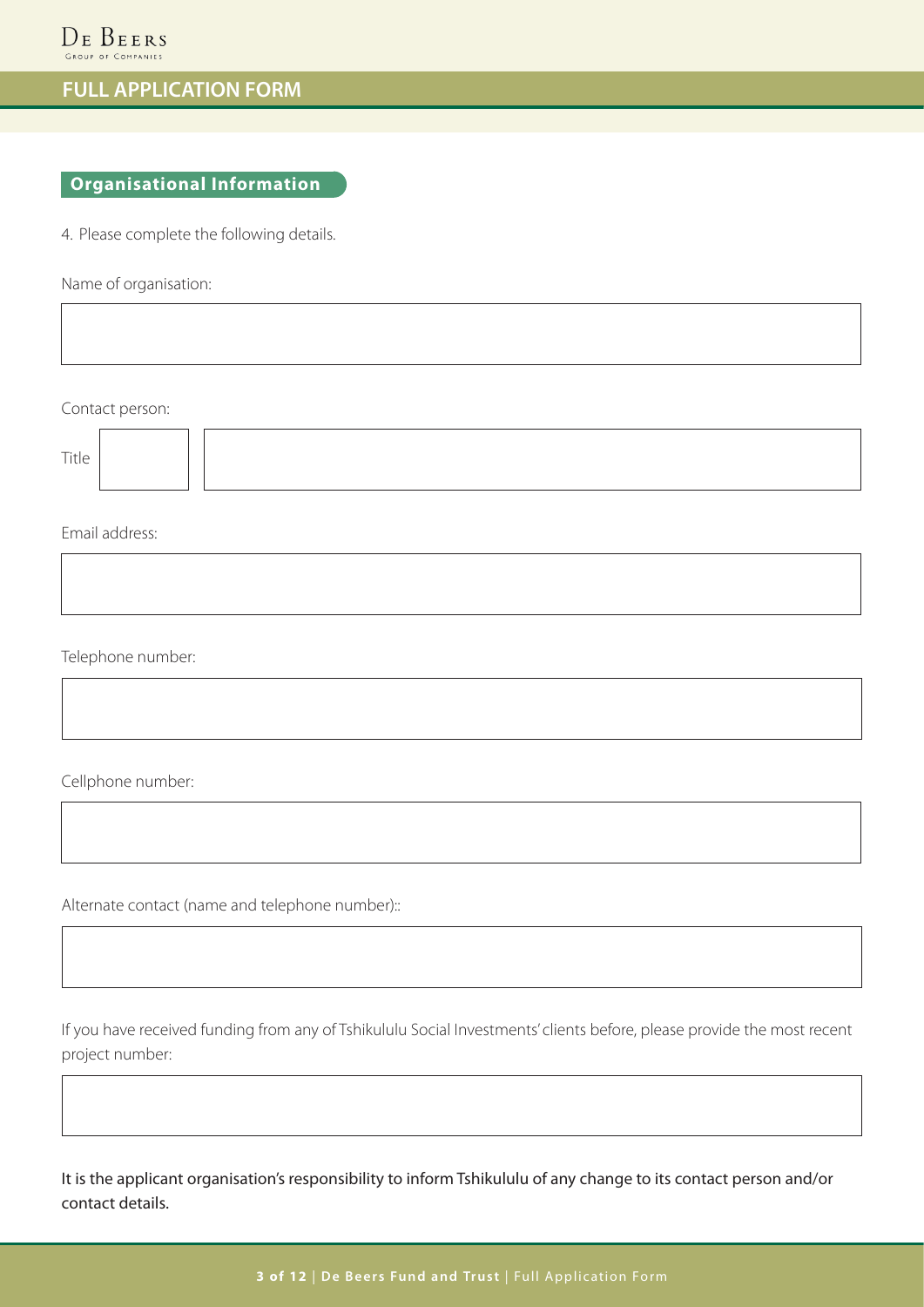### **Funding Request**

5. Name of project for which funding is being requested:

6. When was the project established?

7. Where is the project located?

8. In no more than three sentences, what is the problem your project is trying address/solve?

9. List and describe the specific activities that you will carry out to implement your project.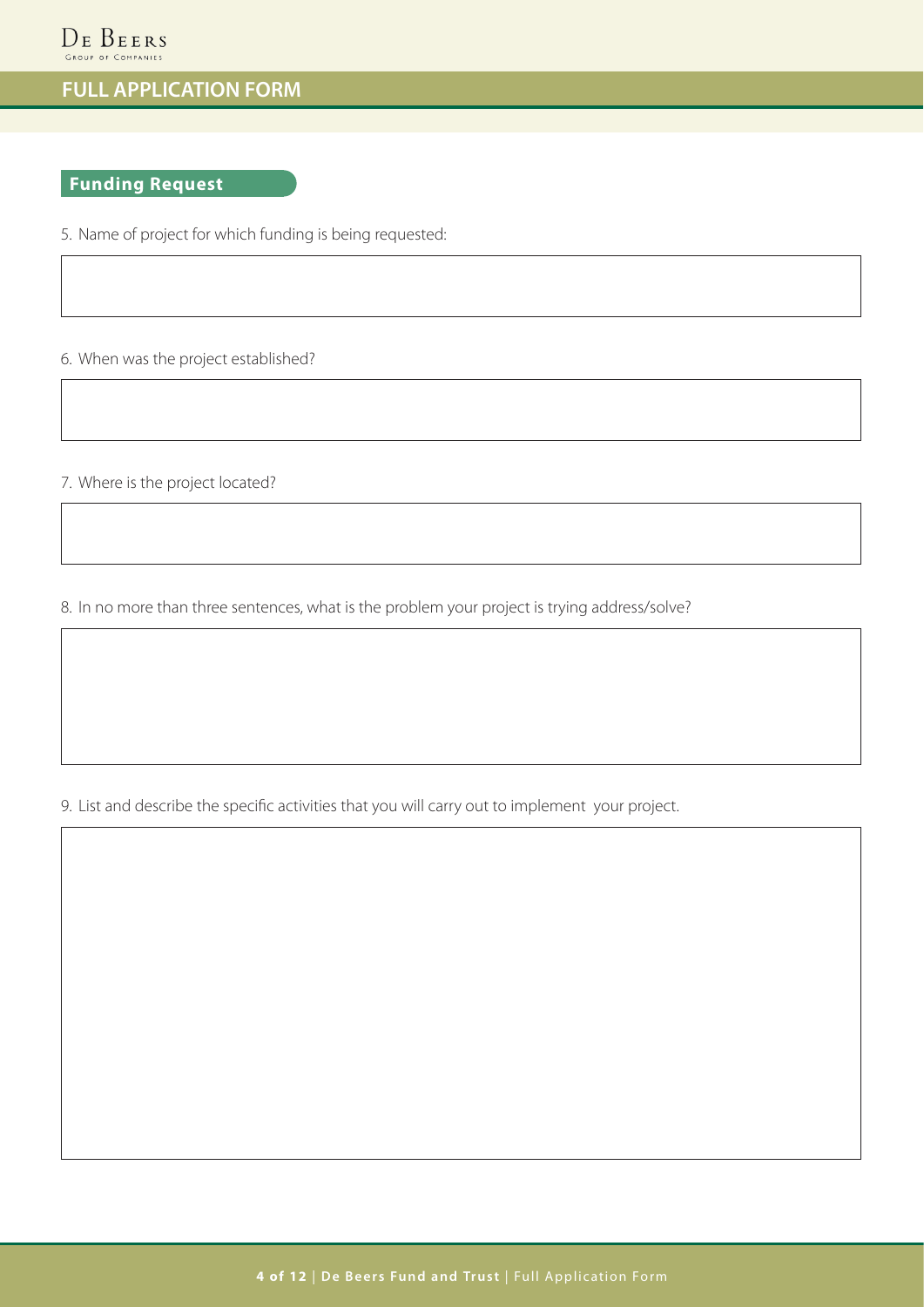10.How will you measure the success of this project (including specific indicators of measurement)?

11.Describe the monitoring and evaluation (M&E) resources you have in place to collect and analyse data.

12. Please provide a specific example of how you have used M&E data in the past to adapt and/or improve your programming/activities?

13. The De Beers Fund only awards grants for projects in De Beers' operating areas. Please indicate in which of the following areas your project(s) seeking funding will be implemented:

Kimberley and surrounding areas (Frances Baard District Municipality), Northern Cape

Viljoenskroon and surrounding areas (Fezile Dabi District Municipality), Free State

Musina and/or Blouberg Local Municipalities, Limpopo

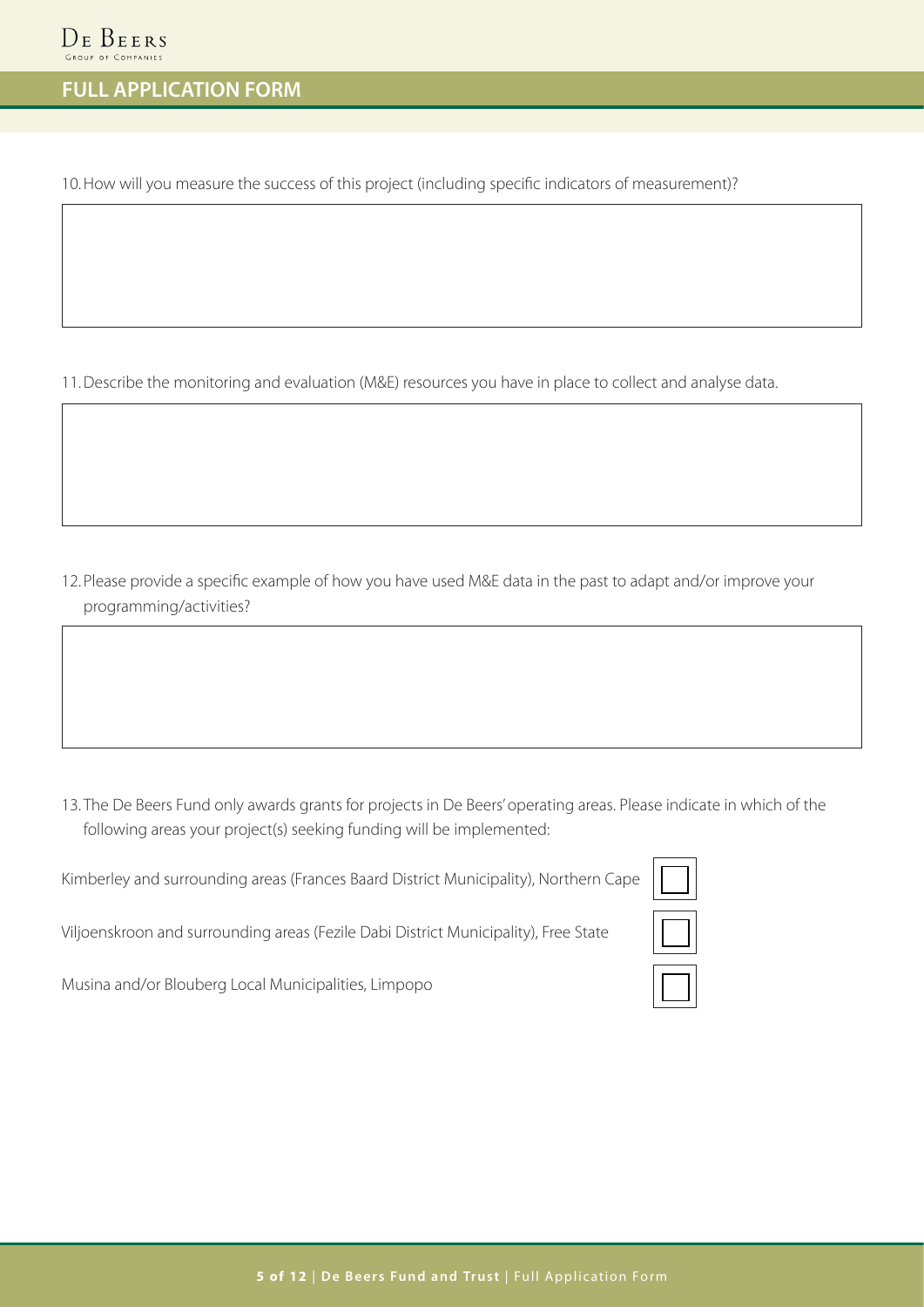14. Budget

What is the total budget to implement the proposed project?

How much funding has already been secured for the project?

How much funding are you requesting in this proposal?

What expenses will the requested grant cover?

15. How many beneficiaries will **this grant** help you reach? (Your response should be aligned to the submitted budget)

16. Provincial distribution of project:

In which province(s) will you implement this project? If the project will take place in more than one province, please indicate the percentage of the requested funding that will go to each province.

| Eastern Cape  |                                      | Mpumalanga    |  |
|---------------|--------------------------------------|---------------|--|
| Free State    |                                      | North West    |  |
| Gauteng       |                                      | Northern Cape |  |
| KwaZulu-Natal |                                      | Western Cape  |  |
| Limpopo       |                                      | National      |  |
|               | Other (e.g. outside of South Africa) |               |  |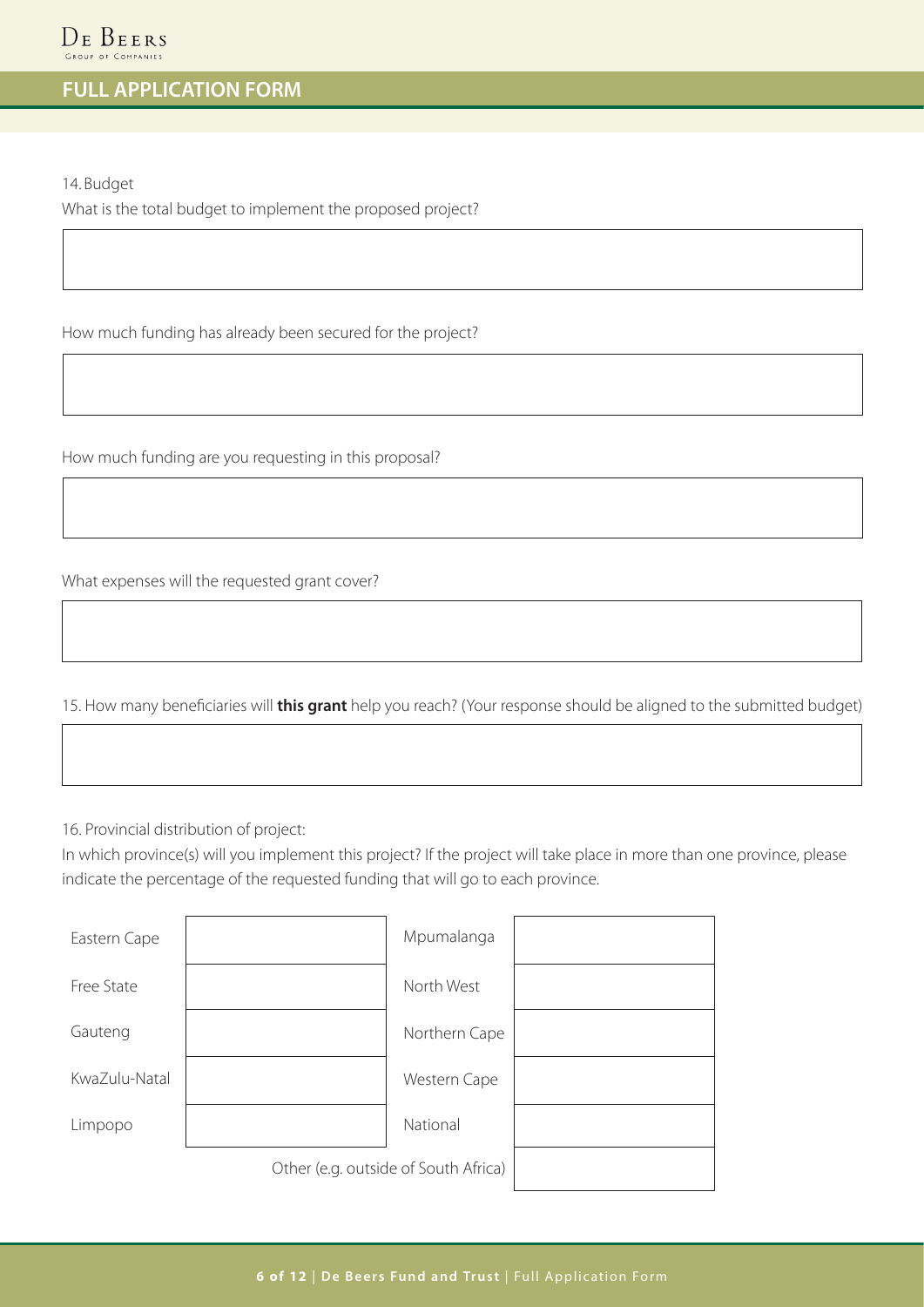### **Organisation details**

17 Brief overview/profile of your organisation.

### **Organisation details: Governance - Trustees, Directors or Members**

Please provide details of your Trustees, Directors or Members as per the fields below.

| <b>Full name</b> | <b>Role or</b><br>designation | Population<br>group<br>(BEE) | Gender | <b>Disability</b><br>Y/N | Area of expertise |
|------------------|-------------------------------|------------------------------|--------|--------------------------|-------------------|
|                  |                               |                              |        |                          |                   |
|                  |                               |                              |        |                          |                   |
|                  |                               |                              |        |                          |                   |
|                  |                               |                              |        |                          |                   |
|                  |                               |                              |        |                          |                   |
|                  |                               |                              |        |                          |                   |
|                  |                               |                              |        |                          |                   |
|                  |                               |                              |        |                          |                   |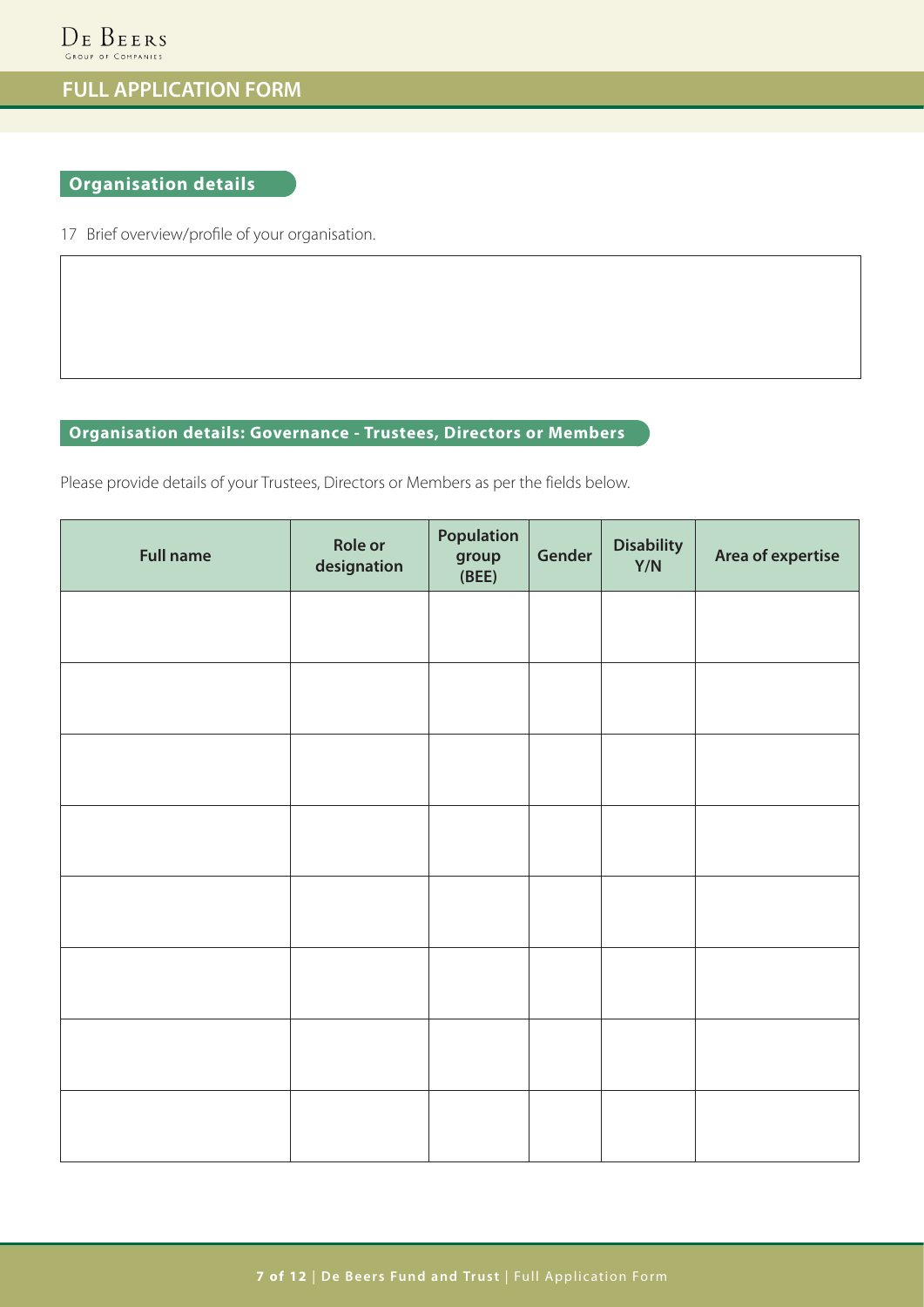### **Organisation details: Management**

18. Please provide details of your organisation's management as per fields below.

| <b>Full name</b> | <b>Designation (i.e. CEO)</b> | Population<br>group (BEE) | Gender | <b>Disability</b><br>Y/N |
|------------------|-------------------------------|---------------------------|--------|--------------------------|
|                  |                               |                           |        |                          |
|                  |                               |                           |        |                          |
|                  |                               |                           |        |                          |
|                  |                               |                           |        |                          |
|                  |                               |                           |        |                          |
|                  |                               |                           |        |                          |
|                  |                               |                           |        |                          |
|                  |                               |                           |        |                          |
|                  |                               |                           |        |                          |
|                  |                               |                           |        |                          |
|                  |                               |                           |        |                          |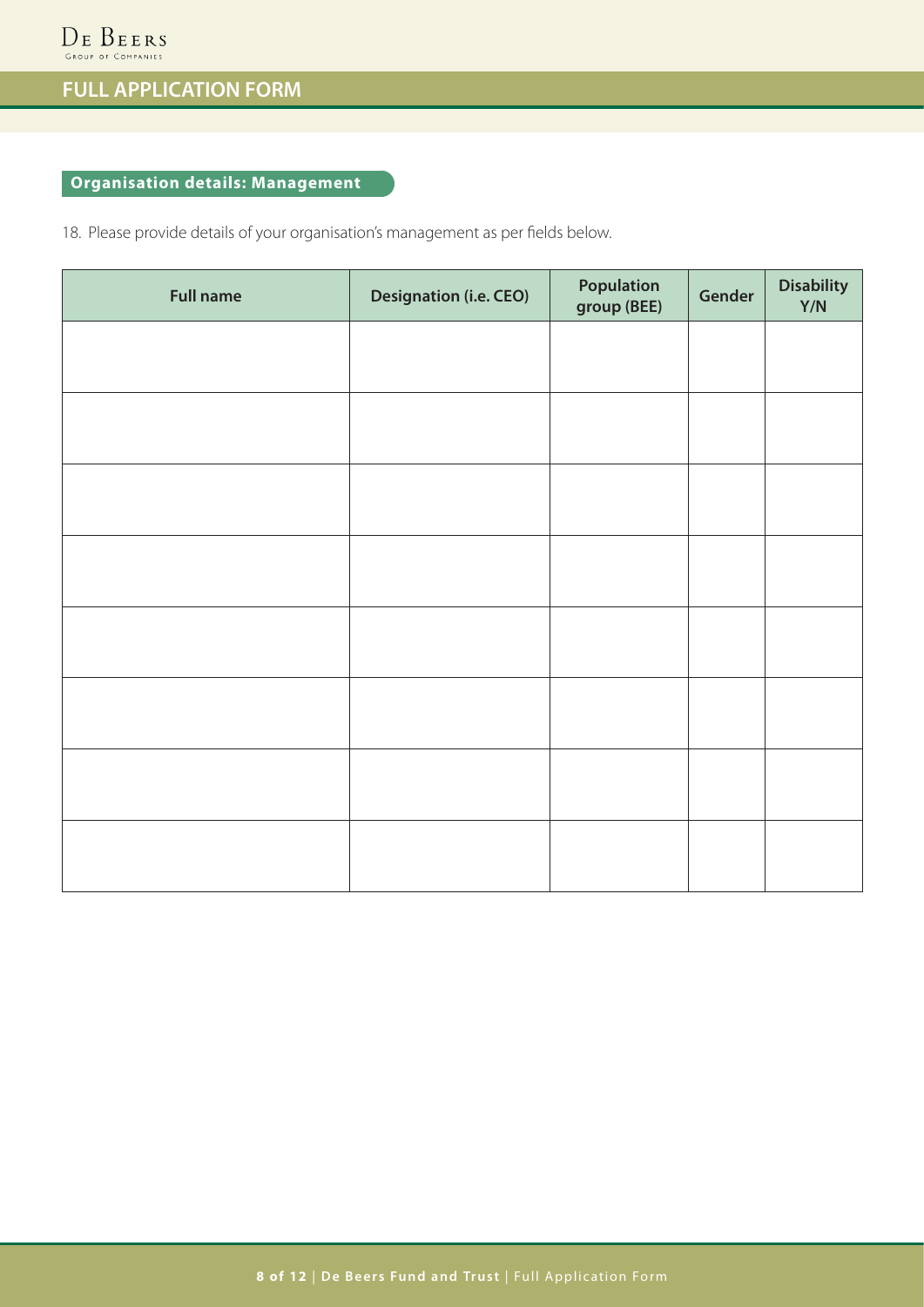### **Organisation details**

19. How are your beneficiaries represented at board and/or management level?

20. Top three donors to the organisation within the last 12 months and the amount received from each.

| D |
|---|
| D |
| D |

21. Have there been any major changes to your organisation's financial situation in the past 12 months?





If yes, please explain.



22. Please list any substantial, formal or informal partnerships with government, civil society and/or business.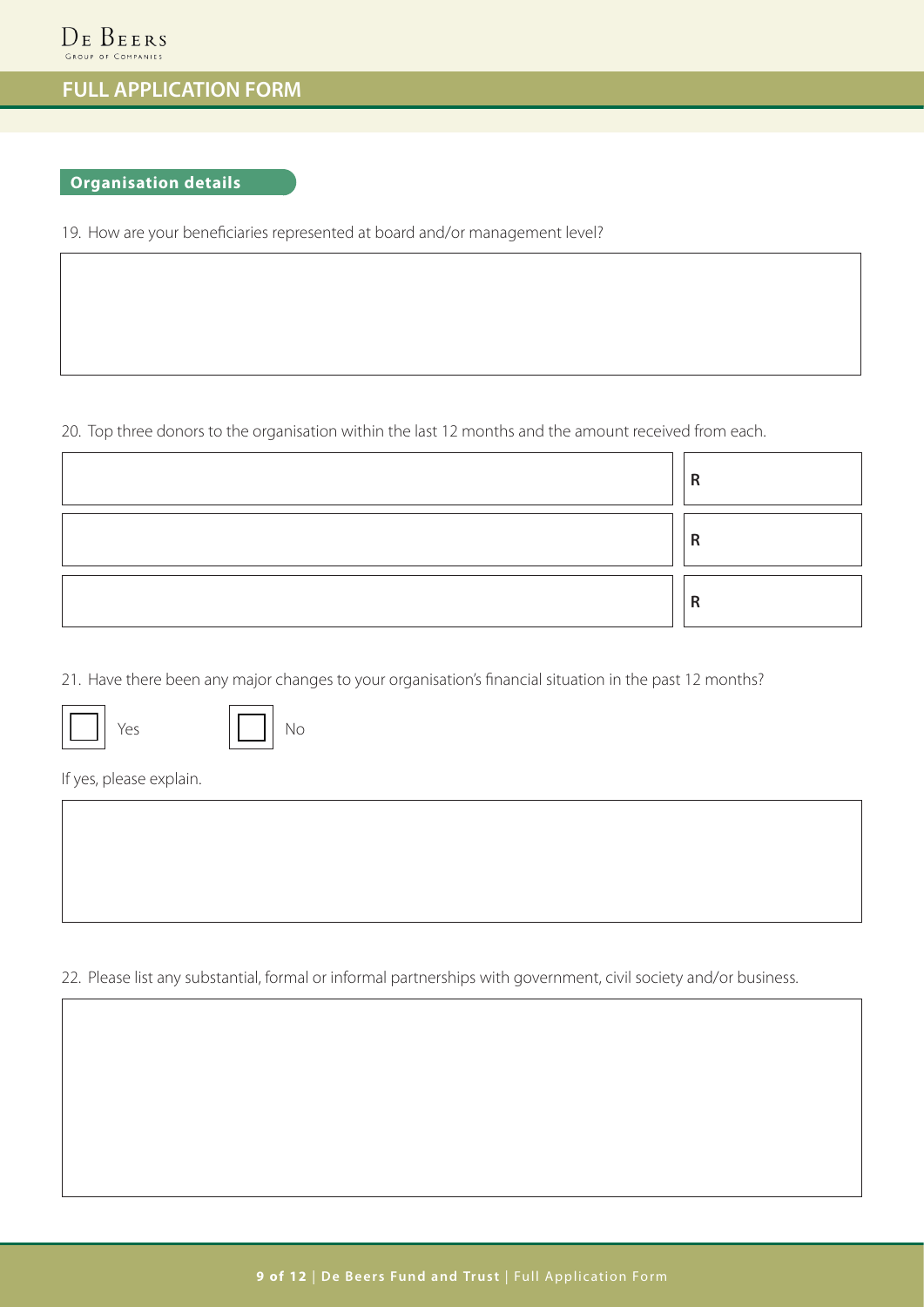### **Attachments**

All applicants are required to email the documents below. While the submission of these documents is not a guarantee of funding an incomplete application will not be accepted. **Email: DeBeersFund@tshikululu.org.za**

23. Please indicate if you have emailed this or not.

|                                                                                                                                     | Sent now | <b>Sent previously</b> | Not sent |  |  |  |  |
|-------------------------------------------------------------------------------------------------------------------------------------|----------|------------------------|----------|--|--|--|--|
| A copy of a letter from SARS confirming your PBO status (e.g. Section 18a or Section 30)                                            |          |                        |          |  |  |  |  |
| Comments                                                                                                                            |          |                        |          |  |  |  |  |
| Founding document, depending on how your organisation is registered (e.g. Constitution,<br>Memorandum of Incorporation, Trust Deed) |          |                        |          |  |  |  |  |
| Comments                                                                                                                            |          |                        |          |  |  |  |  |
| An ITA 34                                                                                                                           |          |                        |          |  |  |  |  |
| Comments                                                                                                                            |          |                        |          |  |  |  |  |
| Confirmation of your organisation's bank account details (as per the format options<br>described below)*                            |          |                        |          |  |  |  |  |
| Comments                                                                                                                            |          |                        |          |  |  |  |  |
| Proof of address (as per the format options described below)*                                                                       |          |                        |          |  |  |  |  |
| Comments                                                                                                                            |          |                        |          |  |  |  |  |
| Signed set of unabridged audited Annual Financial Statements (not older than 18 months<br>from the Full Application deadline)       |          |                        |          |  |  |  |  |
| Comments                                                                                                                            |          |                        |          |  |  |  |  |
| Associated trust's AFS (if applicable)                                                                                              |          |                        |          |  |  |  |  |
| Comments                                                                                                                            |          |                        |          |  |  |  |  |
| Organisational budget for current and next financial                                                                                |          |                        |          |  |  |  |  |
| Comments                                                                                                                            |          |                        |          |  |  |  |  |
| Project budget                                                                                                                      |          |                        |          |  |  |  |  |
| Comments                                                                                                                            |          |                        |          |  |  |  |  |
| Latest annual report                                                                                                                |          |                        |          |  |  |  |  |
| Comments                                                                                                                            |          |                        |          |  |  |  |  |
| Maximum of 3 photographs (keep email messages to no more than 5Mb in size)                                                          |          |                        |          |  |  |  |  |
| Comments                                                                                                                            |          |                        |          |  |  |  |  |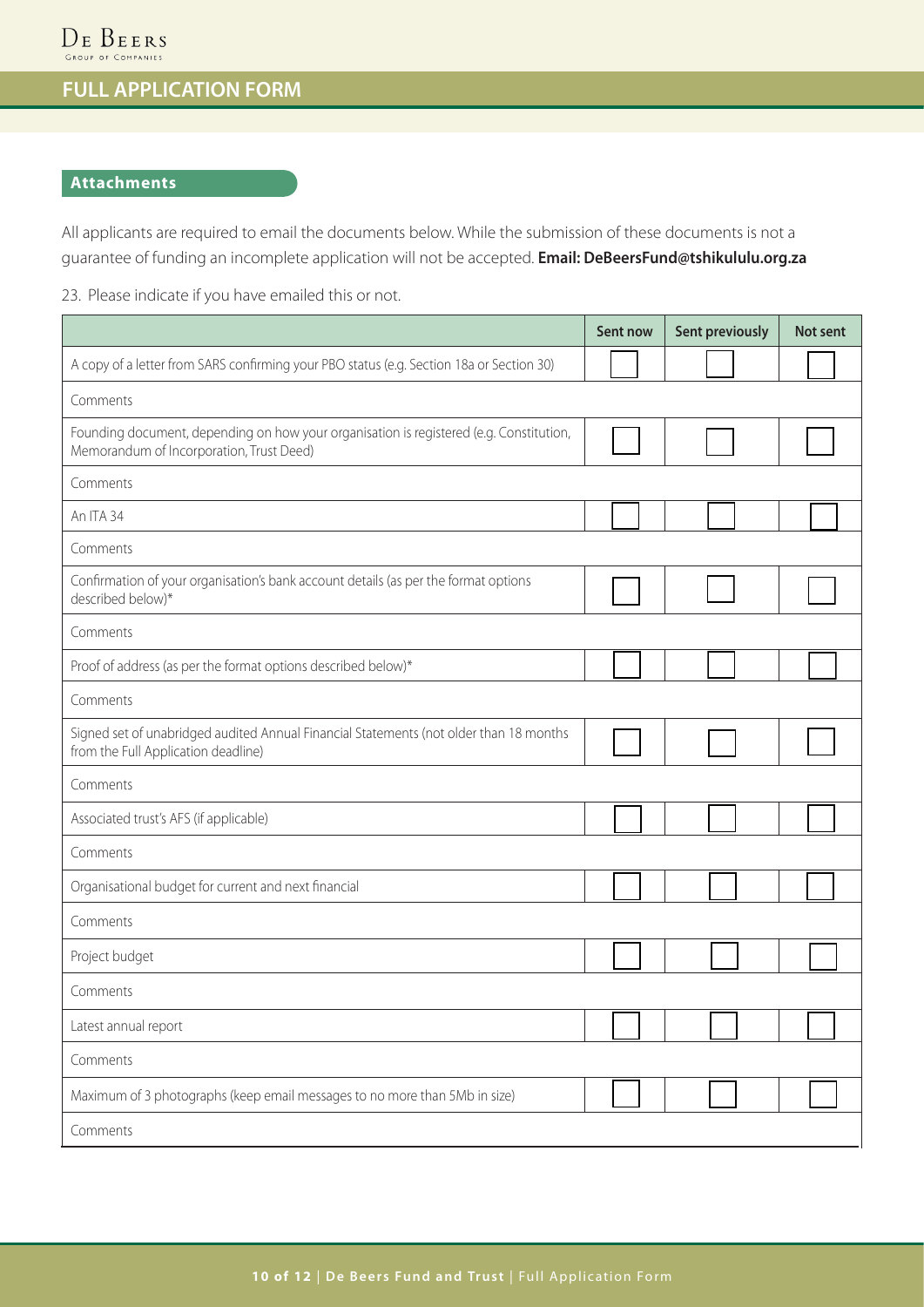#### **Attachments (continued)**

#### *\* Confirmation of banking details must be in one of the following formats, scanned and emailed to us:*

- A clear copy of a recent bank statement that is not more than three months old; OR
- Internet banking statement that is not more than three months old; OR
- Where a bank statement cannot be produced, an original letter from the bank on the bank letterhead with the original bank stamp confirming the account holder's legal name, account number, account type, branch code and reflecting the date the bank account was opened.

The banking details provided must:

- Be for an account held at any of the following public banks in the Republic of South Africa (Absa Bank, Capitec Bank, First National Bank, Nedbank and Standard Bank);
- Be recent and not more than three months old;
- Clearly reflect the account holders legal name(s);
- Account Number;
- Account Type;
- Branch Code; AND
- Statement/Letter date

Tshikululu will utilise the banking information provided to perform a third-party verification. Should this verification not be successful, Tshikululu reserves the option to request more detailed information, including the submission of original, certified, copies of documents.

Should the applicant hold a bank account with a bank not listed above, please contact Tshikululu's Administration Team on 011 544-0300 for detailed instructions.

#### *Proof of address must be in one of the following formats, scanned and emailed to us:*

### VERIFICATION OF RESIDENTIAL AND/OR BUSINESS ADDRESS FOR FICA PURPOSES

Any document/account/bill/statement of account which is addressed to the applicant by name, by a third party, and which shows the applicant's residential and/or business address is suitable as verification of the address.

This document must not be older than three months.

Examples of the documents:

- Utility bill i.e. a rates and taxes account from the local municipality in respect of the residential and/or business property
- where an applicant rents his/her/its residential and/or business property, a copy of the lease or rental agreement between the applicant and the rental agent/owner of the property resides and wherein the address of that property is stated
- for properties in sectional title, cluster or share-block developments, a levy certificate which has been issued to the applicant by the body corporate, home owners association or managing agent in respect of the unit